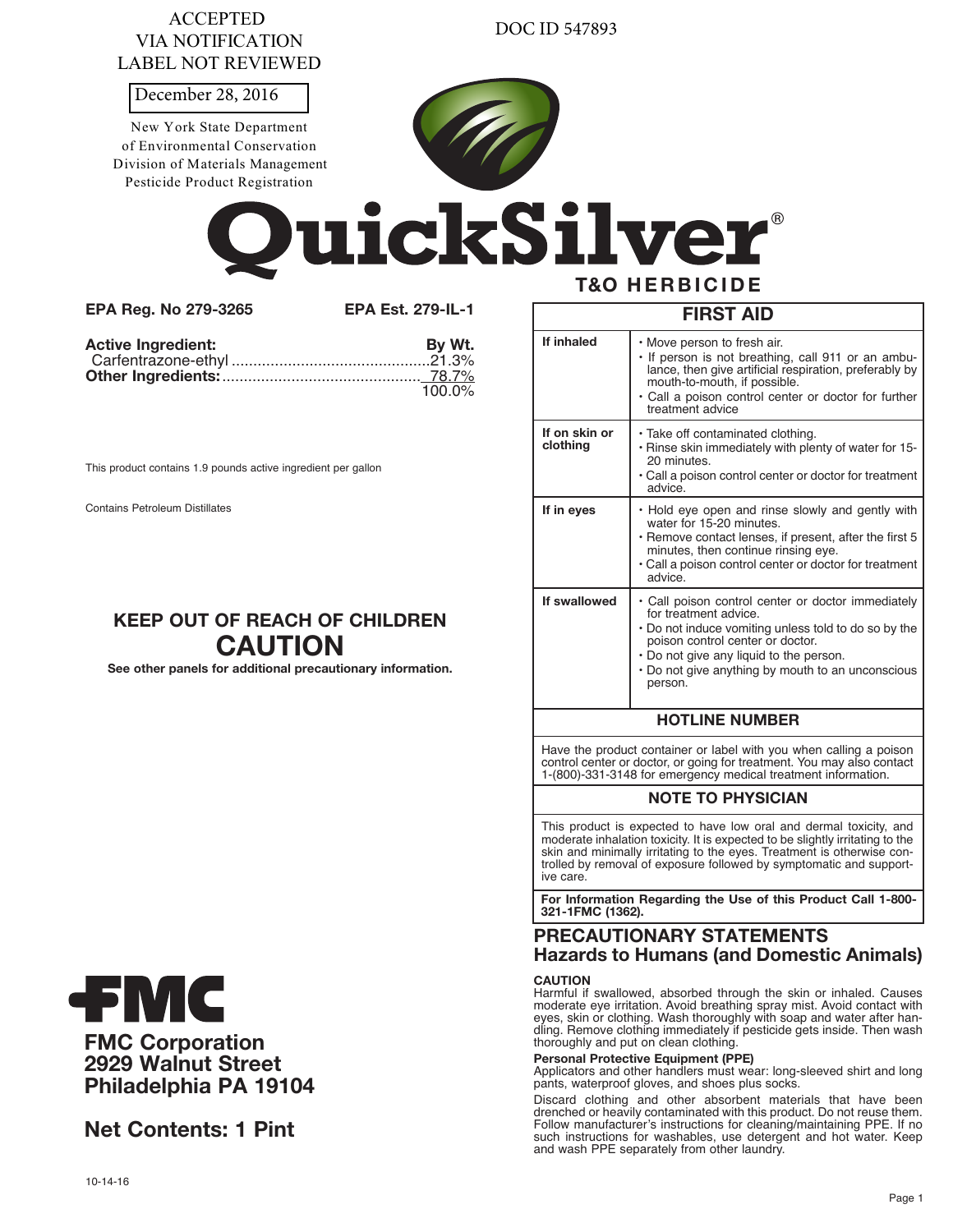# **Environmental Hazards**

QuickSilver T&O Herbicide is very toxic to algae and moderately toxic to fish. Do not apply directly to water, to areas where surface water is present or to intertidal areas below the mean high water mark, except as specified on this label. Do not contaminate water when disposing of equipment washwaters.

## **Physical/Chemical Hazards** Do not use or store near heat or open flame. **DIRECTIONS FOR USE**

It is a violation of Federal Law to use this product in a manner inconsistent with its labeling.

Do not apply this product through any type of irrigation system.

Do not apply this product in a way that will contact workers or other persons, either directly or through drift. Only protected handlers may be in the area during application. For any requirements specific to your state or tribe, consult the agency responsible for pesticide regulation.

### **Non-Agricultural Use Requirements**

The requirements in this box apply to uses of this product that are<br>NOT within the scope of the Worker Protection Standard for agri-NOT within the scope of the Worker Protection Standard for agri- cultural pesticides (40 CFR Part 170). The WPS applies when this product is used to produce agricultural plants on farms, forests, nurseries, or greenhouses.

**Re-entry Statement:** Do not allow people (other than applicator) or pets on treatment area during application. Do not enter treatment area until spray has dried.

# **STORAGE AND DISPOSAL**

#### **Pesticide Storage**

Keep out of reach of children and animals. Store in original containers only. Store in a cool, dry place and avoid excess heat. Carefully open containers. After partial use, replace lids and close tightly. Do not put granule or dilute material into food or drink containers. Do not contaminate other pesticides, fertilizers, water, food, or feed by inappropriate storage or disposal.

In case of spill, avoid contact, isolate area and keep out unprotected persons and animals. Confine spills. Call FMC: (800) 331-3148.

To confine spill: Dike surrounding area, sweep up spillage. Dispose of in accordance with information given under Pesticide Disposal. Wash spill area with water, absorb with sand, cat litter or commercial clay, sweep up and dispose of in an approved manner. Place damaged container in a large holding container. Identify contents per required hazardous waste labeling regulations.

#### **Pesticide Disposal**

Waste resulting from the use of this product may be disposed of at an approved waste disposal facility.

### **Container Disposal**

**Metal or Plastic Containers -** Nonrefillable container. Do not reuse or refill this container. Triple rinse container (or equivalent) promptly after emptying. Triple rinse as follows: (For containers greater than 5 gallons) Empty the remaining contents into application equipment or a mix tank. Fill the container 1/4 full with water. Replace and tighten closures. Tip container on its side and roll it back and forth, ensuring at least one complete revolution, for 30 seconds. Stand the container on its end and tip it back and forth several times. Empty the rinsate into application equipment or a mix tank or store rinsate for later use or disposal. Repeat this procedure two more times. (For containers 5 gallons or less) Empty the remaining contents into application equipment or a mix tank and drain for 10 seconds after the flow begins to drip. Fill the container 1/4 full with water and recap. Shake for 10 seconds. Pour rinsate into application equipment or a mix tank or store rinsate for later use or disposal. Drain for 10 seconds after the flow begins to drip. Repeat this procedure two more times.

Then offer for recycling if available, or reconditioning, or puncture and dispose of in a sanitary landfill, or by other procedures approved by state and local authorities. Do not cut or weld metal containers.

**Returnable/Refillable Containers -** Refill this container with pesticide only. Do not reuse this container for any other purpose. Cleaning the container before final disposal is the responsibility of the person disposing of the container. Cleaning before refilling is the responsibility of the refiller. To clean the container before final disposal, empty the remaining contents into application equipment or mix tank. Fill the container about 10% full with water. Agitate vigorously or recirculate water with the pump for 2 minutes. Pour or pump rinsate into application equipment or rinsate collection system. Repeat this rinsing procedure two more times.

# **GENERAL INFORMATION**

QuickSilver T&O Herbicide is a contact herbicide with little or no residual activity that provides selective postemergence control of broadleaf weeds and silvery thread moss (*Bryum argenteum*) in turfgrass. The active ingredient of QuickSilver T&O Herbicide is carfentrazone-ethyl. It is an aryl triazolinone herbicide, which interrupts chlorophyll synthesis and produces metabolic byproducts that disrupt plant cell membranes. This process only occurs in susceptible green plants in the presence of light.

QuickSilver T&O Herbicide rapidly penetrates into the plant cells and symptoms may be apparent on foliage of susceptible weeds in 24 hours or less. Complete desiccation and death occurs within 7 to 14 days of application. QuickSilver T&O Herbicide is rainfast within one hour after application.

This product is most effective when applied to actively growing winter and summer annual seedlings. It also increases the speed of kill and expands the spectrum of control of mature and perennial broadleaf weeds (See "Weeds Controlled" section) when applied in a tank mixture with other postemergence herbicides.

Extremes in environmental conditions e.g. excessively high or low moisture or temperature may affect the activity of this product. Under warm, moist conditions appearance of herbicide symptoms may be accelerated while under very dry or cool conditions the expression of herbicidal symptoms is delayed. However, this product remains highly effective under both cool and warm environmental conditions. Weeds hardened by drought and/or extremely high temperatures are less susceptible to this product and the higher rates in the range are recommended under those conditions.

## **General Use Precautions**

Avoid spray drift onto non-target susceptible plants such as vegetables, flowers, ornamentals, trees, shrubs and other desirable plants.

Do not apply this product to carpetgrass, dichondra, nor on lawns or turf where desirable clovers are present.

Do not apply when conditions are conducive to spray drift or poor spray coverage.

Do not apply more than 6.7 fluid ounces of product (0.10 lbs. a.i.of carfentrazone-ethyl) per acre per application or more than 0.40 lbs. a.i. of carfentrazone-ethyl per acre per season. The minimum retreatment interval for sequential broadcast applications of this product is two (2) weeks.

Do not apply this product by aerial application.

Do not apply this product through any type of irrigation system.

### **Turfgrass and Sites**

QuickSilver T&O Herbicide is intended to be applied by lawn care operators, maintenance applicators, and service technicians for use in ornamental lawns and turfgrass, as well as stone-covered yards established in institutional, ornamental, and residential/domestic sites. Institutional sites are defined as turf areas and stone-covered yards around properties or facilities providing a service to public or private organizations including, but not limited to hospitals, nursing homes, schools, museums, libraries, sports facilities, golf courses, and office buildings. Ornamental sites include turfgrass and stone-covered yards established around residences, parks, streets, retail outlets, cemeteries, industrial buildings and institutional buildings. Residential/domestic sites are defined as areas associated with household or home life including, but not limited to apartment complexes, condominiums, and patient care areas of nursing homes, mental institutions, hospitals, or convalescent homes.

#### **Turfgrass Tolerance**

**Turfgrasses tolerant to application of QuickSilver T&O Herbicide are listed below. FMC does not recommend application to turfgrasses not listed.**

**Cool Season Grasses (creeping bentgrass, colonial bentgrass, annual bluegrass, Kentucky bluegrass, fine fescues, red fescues, tall fescue, perennial ryegrass)**

Established cool season grasses are generally tolerant to applications of QuickSilver T&O Herbicide at labeled rates. Tall fescue may exhibit a slight yellowing discoloration occurring within 3 to 5 days after application under some conditions. Recovery typically occurs within 4 to 7 days. If such injury or any injury cannot be tolerated, apply to a small test area before treating large areas to assure tolerance of the host turf species.

Be aware of and observe all label restrictions regarding turf tolerance of companion products when QuickSilver T&O Herbicide is tank mixed with another product.

#### **Warm Season Grasses (common and hybrid bermudagrass, bahiagrass, buffalograss, centipedegrass, seashore paspalum, St. Augustine grass, zoysiagrass)**

Established warm season grasses listed above are generally tolerant to applications of QuickSilver T&O Herbicide but may be susceptible to transitory yellowing when they are under stress. Stress is typically associated with but not limited to extreme high or low temperatures, Disease infection or insect infestation, extreme high or low moisture conditions, or transition into or out of dormancy.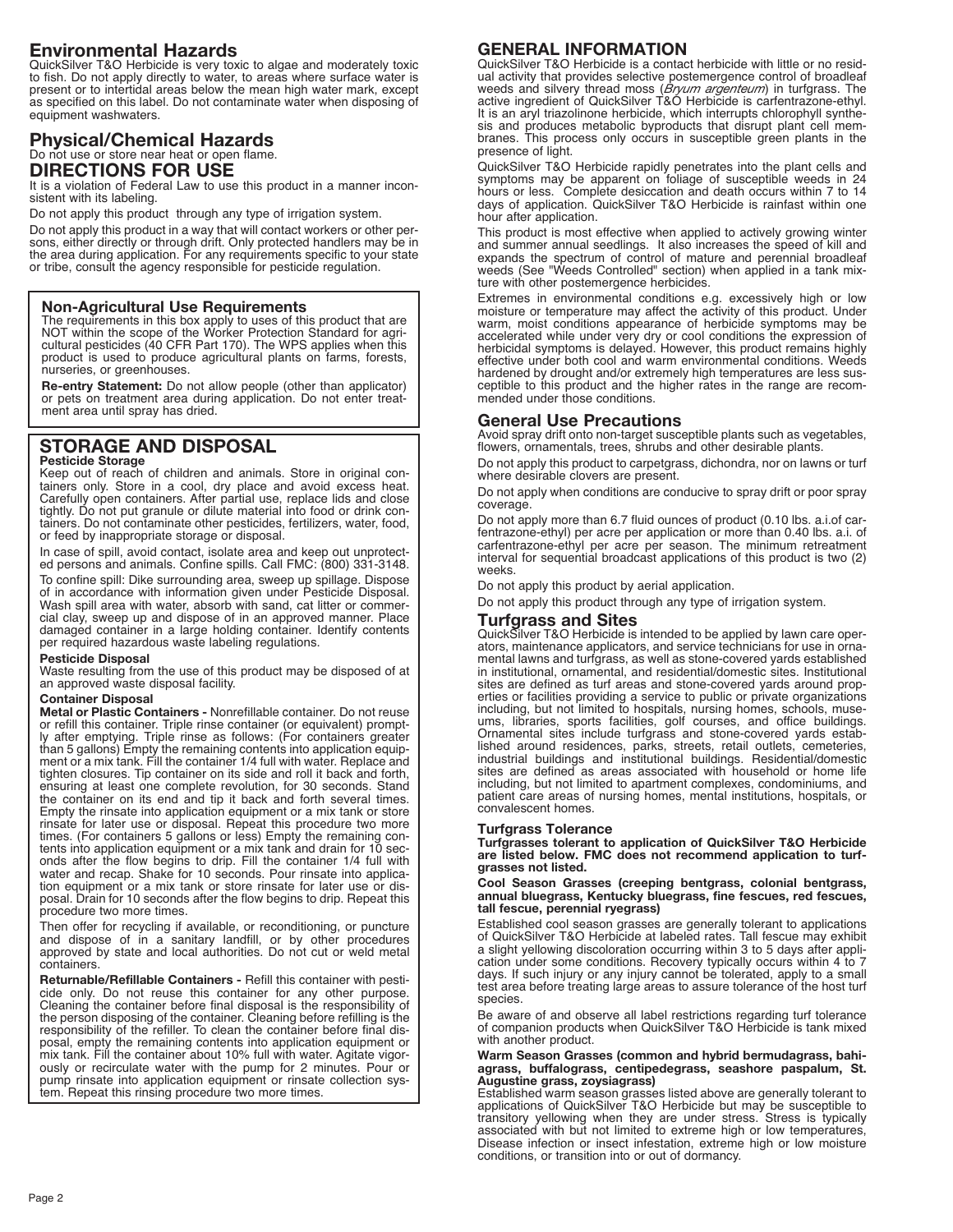Under such conditions injury in the form of transitory yellowing discoloration may occur within 3 to 7 days of application. If such injury or any injury cannot be tolerated, apply QuickSilver T&O Herbicide in the manner you will be using it to a small test area before treating large areas to assure tolerance of the turf.

Be aware of and observe all label restrictions regarding turfgrass tolerance of companion products when QuickSilver T&O Herbicide is tank mixed with another product.

**Newly Seeded , Sodded or Sprigged Turfgrass** QuickSilver T&O Herbicide can be applied to the following species of turfgrass at 7 days or more after emergence for species established by both seeding and sprigging: hybrid bermudagrass, common bermudagrass, St. Augustine, creeping bentgrass, tall fescue, perennial ryegrass and Kentucky bluegrass. Application to zoysiagrass should be delayed until at least 14 days after emergence to avoid extended discoloration. Slight discoloration may be observed immediately after application for hybrid bermudagrass, however, normal turf color returns by 12 days after emergence if no other stresses are present. Areas treated with QuickSilver T&O Herbicide may be seeded or overseeded one day following application.

#### **Dormant Turf**

Applications to dormant warm-season grasses are permitted. Avoid applications when warm-season grasses are transitioning into or out of dormancy.

#### **Mixing Instructions**

QuickSilver T&O Herbicide is an aqueous base emulsion containing 1.9 pounds active ingredient per gallon and is intended for dilution with water.

Fill the spray tank 3/4 full with clean water or diluent. Make sure the agi-tation system is operating. Add the recommended amount of QuickSilver T&O Herbicide and complete filling the spray tank to the desired level. The mechanical or bypass agitation must be sufficient to ensure uniform spray mixture during application.

#### **Tank Mix Compatibility**

QuickSilver T&O Herbicide is believed to be compatible with most herbicides, fungicides, insecticides, growth regulators, liquid fertilizers and spray adjuvants commonly used in turf and lawn care management. Liquid fertilizers may also be used along with water as part of the diluent. However, when preparing a new tank mix, always conduct a physical compatibility test by mixing proportional amounts of all spray ingredients in a test vessel (jar). Shake the mixture vigorously and allow it to stand for five to ten minutes. Rapid precipitation of the ingredients and failure to re-suspend when shaken indicates that the mixture is incompatible and should not be applied. To evaluate the biological compatibility of a mixture being used for the first time, spray a small area and observe for control and phytotoxicity symptoms for several days before applying to large areas.

Read and observe mixing instructions of all tank mix partners. Also read each product's label for Directions for Use, Precautionary Statements and Restrictions and Limitations. The most restrictive labeling applies in all tank mixtures. No label dosage rate should be exceeded. Tank mixture recommendations are for use only in states where the companion products and application site are registered. In addition, certain states or geographical regions may have established dosage rate limitations. Consult your state Pesticide Control Agency for additional information regarding the maximum use rates.

When tank mixing QuickSilver T&O Herbicide with other products always add the other products as specified on their label. Ensure the compatibility of other products with this product before mixing them in the tank.

**Maintain the pH of the spray solution in the range of pH 5 to 8. Use buffers as necessary. Spray solution in the range of pH 6 to 7 is optima**l.

#### **Application Directions**

**Spray coverage**

QuickSilver T&O Herbicide is a contact herbicide with little or no residual activity. It produces herbicidal symptoms only in the portions of the target weeds with which it comes into direct contact. Therefore, to achieve maximum effectiveness of this product, select a spray volume and nozzle system that ensures thorough and uniform coverage and at the same time minimizes the spray fines. Spray droplets larger than 400 microns may reduce coverage and result in loss of weed control. Applications should be made using spray volumes of 20-175 gallons per acre (0.5 to 4.0 gallons per 1000 sq.ft.). Use higher spray volumes when there is a dense weed population or turfgrass canopy or where uniform coverage is difficult to obtain.

**Spot Treatments (Applications with hand operated sprayers such as backpack sprayers, compression sprayers, knapsack sprayers)** For spot treating weeds, other than moss, with hand-held or backpack sprayers mix 0.030 fluid ounces (0.9 milliliters) of this product in one to two gallons of water to treat 1000 square feet. Refer to Category 2 in the Weeds Controlled section to determine the appropriate rates for control of silvery thread moss. To avoid overdosing when using a handheld wand, use a flat fan nozzle and maintain the nozzle at a uniform recommended height over the canopy. Avoid back-and-forth and sideto-side motion with the wand. Hold the wand stationary and move forward at a uniform pace over the area to be treated.

#### **Use of Adjuvants**

Addition of surface active agents (surfactants) or other adjuvants may improve effectiveness of QuickSilver T&O Herbicide against weeds with difficult-to-wet leaf surfaces or weeds that are mature or hardened by harsh environmental conditions. Adjuvant materials may also reduce the selectivity to some turfgrass varieties and increase the potential for turf injury. Follow all adjuvant manufacturer use guidelines and also read and observe all companion product label statements, precautions and restrictions regarding use of adjuvants when QuickSilver T&O Herbicide is used in tank mixtures with other products.

#### **Sprayer Clean-Out**

Residues left in mixing equipment, spray tanks, hoses, spray booms and nozzles can cause non-target plant effects if they are not properly cleaned. Because QuickSilver T&O Herbicide can be highly phytotoxic to sensitive ornamental plants it is strongly recommended that only equipment that is dedicated exclusively to turf and lawn herbicides be used in the application of QuickSilver T&O Herbicide.

If not using a dedicated sprayer, observe the following cleanout procedures:

- 1. Drain spray tank, hoses, and boom and thoroughly wash the inside of the sprayer tank free of visible sediment and residues. Thoroughly flush tank, sprayer hoses, boom, and nozzles.
- 2. Fill the tank with clean water, and add 1 gallon of ammonia (containing at least 3% active) for every 100 gallons of water. Fill the tank to capacity and operate the sprayer for 15 minutes to flush hoses, boom and nozzles. Let the solution stand in the hoses, tank, boom and nozzles for several hours or overnight.
- 3. Drain the sprayer system. Rinse the tank with clean water and flush through the hoses and boom. Repeat the clean water rinse and flush. Remove and clean nozzles and screens in an ammonia solution separately.

Do not apply sprayer cleaning solutions or rinsate to any lawns, ornamentals, gardens or crops.

For more specific information on clean-out procedures contact FMC at 800-321-1362.

Should small quantities of QuickSilver T&O Herbicide remain in mixing, loading and/or spray equipment that has been cleaned as described above, they may be released during subsequent applications potentially causing effects to non-target vegetation. FMC accepts no liability for adverse responses to non-target plants or crops.

#### **Weeds Controlled**

QuickSilver T&O Herbicide can be used to selectively control weeds including silvery thread moss anytime during the year except as instructed elsewhere in this label. Application rates for control of weeds other than silvery thread moss range from 0.9 to 2.1 fluid ounces per acre as described below. Use the lower rates in a range for susceptible weed species and for optimal environmental conditions. Use the higher rates in the range for dense infestations of perennial weeds, and for adverse/extreme environmental conditions. See "Category 2: Used as a stand-alone product for silvery thread moss control" to determine application rates for control of silvery thread moss.

#### **Category 1: Used as a stand-alone product**

Apply QuickSilver T&O Herbicide at rates of 1.0 to 2.1 fluid ounces of product per acre (0.023 to 0.048 fluid ounces per 1000 square feet) for control of seedling (4 inches tall or less) winter and summer annual weeds listed below:

Annual morningglory spp.<br>Annual sowthistle<br>Black medic<br>Carpetweed Catchweed bedstraw Coast fiddleneck Common lambsquarters<br>Common mallow<br>Common purslane<br>Corn speedwell<br>Deadnettle spp. Field pennycress Field speedwell<br>Field violet FL beggarweed FL pusley Hairy beggarticks

Hemp sesbania<br>Henbit Ivyleaf speedwell<br>Kochia Ladysthumb<br>Little mallow London rocket Nightshade spp. PA smartweed Persian speedwell<br>Piqweed spp. Prostrate knotweed<br>Sheperd's-purse Sheperd's-purse Smallflowered bittercress Wild buckwheat Wild lettuce Wild mustard